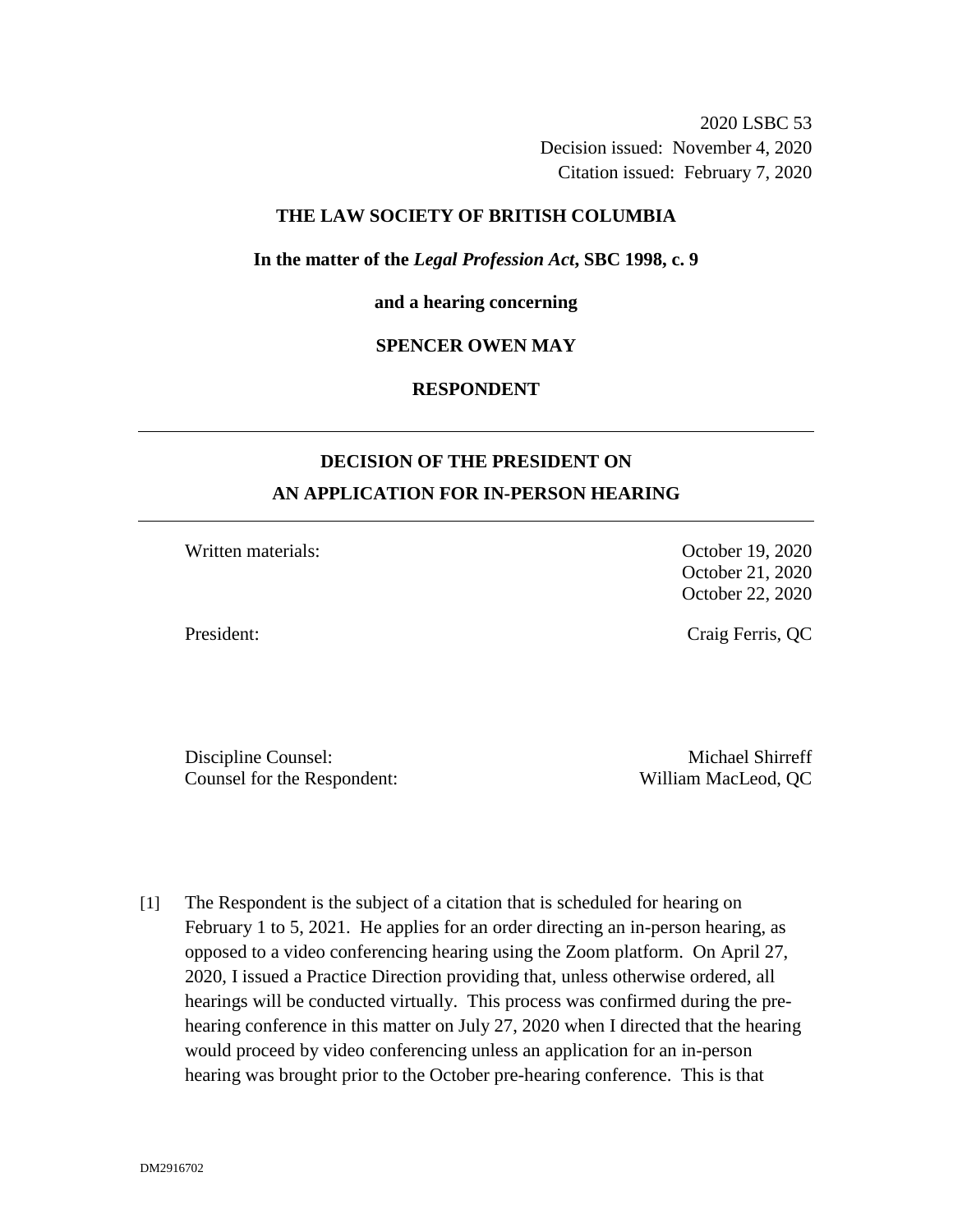application and the parties have agreed that it can be determined in writing without any oral submissions. The Law Society does not oppose the application.

- [2] Nevertheless, in the context of the existing public health emergency, it is incumbent upon us as responsible citizens to ensure that the circumstances are justified before taking the risks of conducting an in-person hearing. While this Tribunal has conducted certain in-person hearings, the overwhelming majority continue to be conducted by video conferencing using the Zoom platform. For the duration of the public health emergency, it is expected that in-person hearings will continue to be the exception and will need to be justified in the circumstances of the particular case.
- [3] The Respondent first argues that the Tribunal is without statutory authority to order a hearing to be conducted by video conferencing because that mode of hearing is not provided by the Law Society Rules. In my view, this position is clearly wrong. Tribunals have jurisdiction to set their own procedure provided the procedure meets the necessary standards of fairness. In addition, this jurisdiction is expressly confirmed by the Rules. Rule 4-38(10) allows the Bencher presiding over a prehearing conference to make an order that "will aid in the fair and expeditious disposition of the citation" subject to the limit in subrule (11) that provides that, if such order affects "the conduct of the hearing on the citation, the hearing panel may rescind or vary the order." This means that, subject to the discretion of the panel, a Bencher at a prehearing can order a hearing by video conference provided it will aid in the fair and expeditious disposition of the citation.
- [4] This jurisdiction is also confirmed in the hearing panel by Rule 5-6(1) that provides that the hearing panel may determine the practice and procedure to be followed at a hearing. The ability of the Tribunal, through its Chair, a bencher at a prehearing conference or a hearing panel, to control its procedure including ordering a hearing to be conducted by video conferencing is clear, and the position of the Respondent on this point is dismissed.
- [5] This leads to the real issue on this application can a hearing panel conduct a fair hearing through a hearing using video conferencing with respect to this specific citation? The Respondent says "no" based on two points – first, it is argued that the Law Society is holding some other in-person hearings so it must be possible to do so in this case and, second, that this case " will involve substantial issues of credibility" and that the presentation of "oral evidence and cross-examination by video presents novel challenges." Again, in my view, neither point has merit based on the record before me.